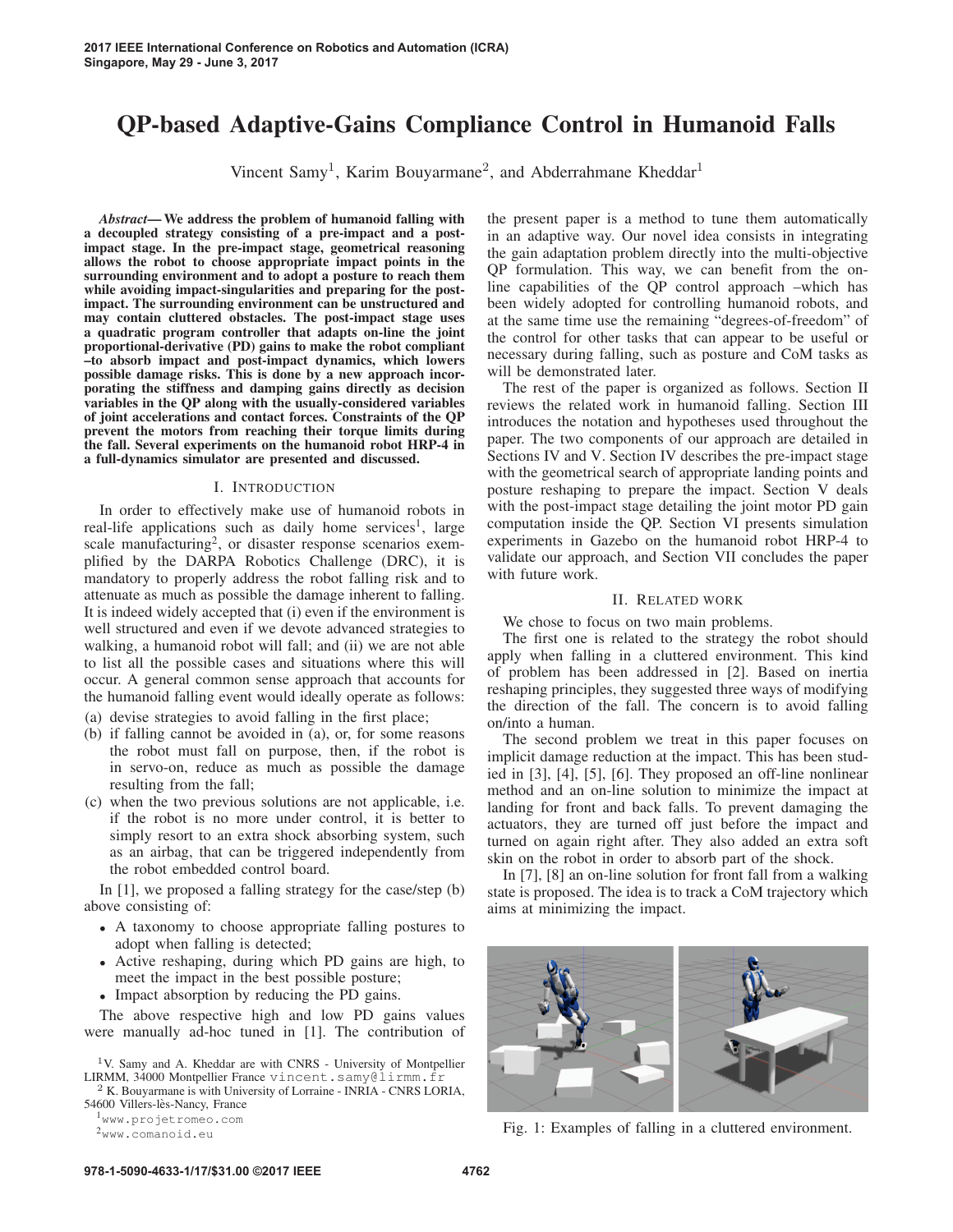Another method proposed in [9] consists in making the robot fall on its backpack that prevents the damage.

Finally, a tripod fall has also been considered in [10]. The idea comes from the simple observation that the earlier the impact occurs, the lower the kinetic energy is. So the method aims at breaking the fall as soon as possible by having the two hands and a foot touch the ground.

In very recent work [11], Ha and Liu presented an off-line strategy where an algorithm that finds a sequence of contacts minimizes the damage of a humanoid robot fall. [12] and [13] proposed a strategy based on an active cover.

In our previous work [1] we made a taxonomy of singular falls and proposed a simple fall strategy based on geometrical properties. We also tuned the PD gains of the motors to experimental values that allowed compliance at the impact.

Our contribution with respect to that previous work and to the listed state-of-the-art<sup>3</sup> is twofold: First, we extend the fall strategy to handle any fall direction in a cluttered environment, with more than just a posture task for falling on a flat floor as was the case in [1], see Fig 1. Secondly, we propose a novel method to automatically tune the PD gains within the whole-body QP controller instead of manually fixing experimentally drawn values as was the case in [1].

## III. TERMINOLOGY AND NOTATION

The mathematical notation we use is mostly the same as in [14] and [15]. Bold characters are vectors. If  $A$  and  $B$  are two spatial frames, then:

- ${}^B E_A$  denotes the rotation from A to B.
- $\bullet$   $\overline{B_{r_A}}$  denotes the position of the origin of B in A.

•  $u$  denotes a  $3 \times 1$  column vector in world coordinates. In the notation  $r, b, p, X_0$ , the left-hand side superscripts and right-hand side subscript mean that the transformation is made from 0 to the point p of body (link) b of the robot  $r$  (i.e.  $p \in b \in r$ ). 0 is the index denoting the world. r is for robot and e for environment. Leaving left-hand side superscripts unspecified such as in the notation *u* implicitly stands for  $^{0}u$ . Finally, right-hand side superscripts will eventually be used for complementary information.

#### IV. GLOBAL FALLING STRATEGY

Fall control can be divided into four main parts: 1) Fall detection, 2) Environment analysis, 3) Pre-impact strategy execution, and 4) Post-impact strategy execution.

In step 1) a fall detection system must be constantly running in parallel to the performed tasks as a background process. The system should be able to stop the execution of the current tasks and switch to the pre-impact strategy execution whenever necessary. Note that this step might also include a fall recovery mode if possible.

In step 2) the robot performs an analysis of the situation (we exclude having humans or valuable items in the surroundings) in order to process useful information such as estimating the current pose of the robot and building a map of the surrounding's planar surfaces. Step 2) is out of this paper's scope. We shall consider it as a black-box module and assume that the environment, the robot state, and the available environment falling surfaces are known. This is a plausible assumption considering the advances made recently in SLAM technology [16].

When the fall is detected, the controller goes through different states at each iteration loop in step 3), as follows:

- (i) estimate the fall direction,
- (ii) search landing points,
- (iii) update falling tasks,

This step is detailed in subsections IV-A, IV-B, and IV-C.

At step 4), the robot has touched down. This step is considered independently from the previous steps, although the same whole-body controller is essentially used for both, as detailed in Section V. Additionally, the one we propose for this step will ensure an active compliance of the actuators/joints after the impact has occurred.

In this work, since the robot is under multiple tasks and constraints, we rely on a multi-objective weighted quadraticprogram-based (QP) controller. The highest priority level is the QP constraints that must be satisfied without compromise:

- Joint limits, joint velocity limits, and torque limits
- Self-collision avoidance,
- The equation of motion and the physics model.

The second priority level (lowest level) are the tasks that are formulated as *set-point* tasks and combined in a weighted sum to form the objective function of the QP. A set-point task is defined as the minimization of the following quadratic cost:

$$
E^{sp} = \frac{1}{2} ||S_M(k_p \mathbf{g} + k_v \dot{\mathbf{g}} + J_g \ddot{q} + \dot{J}_g \dot{q})||^2, \qquad (1)
$$

where  $S_M$  is a selection matrix,  $k_p$  and  $k_v$  are proportional and damping task gains (not to be confused with the lowlevel joint PD gains that will be computed in Section V), *g* is the task error and  $J_q$  is its Jacobian. More details on the controller can be found in [14].

In the following three subsections, we give further details on the three states described in step 3).

### *A. Direction of the fall*

The fall direction is derived from the center of mass (CoM) trajectory. Let  ${}^{pc}r_0^t$  be the CoM projected on the plane  $\mathcal{D}_0$ normal to the gravity and passing through a point on the ground, at time  $t$ . At each time step the fall direction is computed as

$$
d_f = \frac{\text{pc}r_0^t - \text{pc}r_0^{t_d}}{\|\text{pc}r_0^t - \text{pc}r_0^{t_d}\|},
$$
 (2)

where  $t_d$  is the fall detection time and  $t > t_d$ .

## *B. Search of landing points*

In order to choose the landing/impact points, we first need to know the potential impact surfaces. For a humanoid robot, the impact points are the hands, feet and knees [1]. We also assume here that a SLAM routine coupled with appropriate segmentation algorithms can return the available planar surfaces in the environment, as in [16]. In simulation however this information is readily available.

To lower damage risks resulting from the fall, we need to decide where to locate the impact points. These should be *reachable*, meaning that the robot can change its configuration in order to meet the desired landing spots during the falling time.

We approximate the robot as rigid stick that is falling, see Fig. 2 (green model on the figure). This stick lives in the

<sup>3</sup>https://icra2016wsfallingrobots.wordpress.com/ program/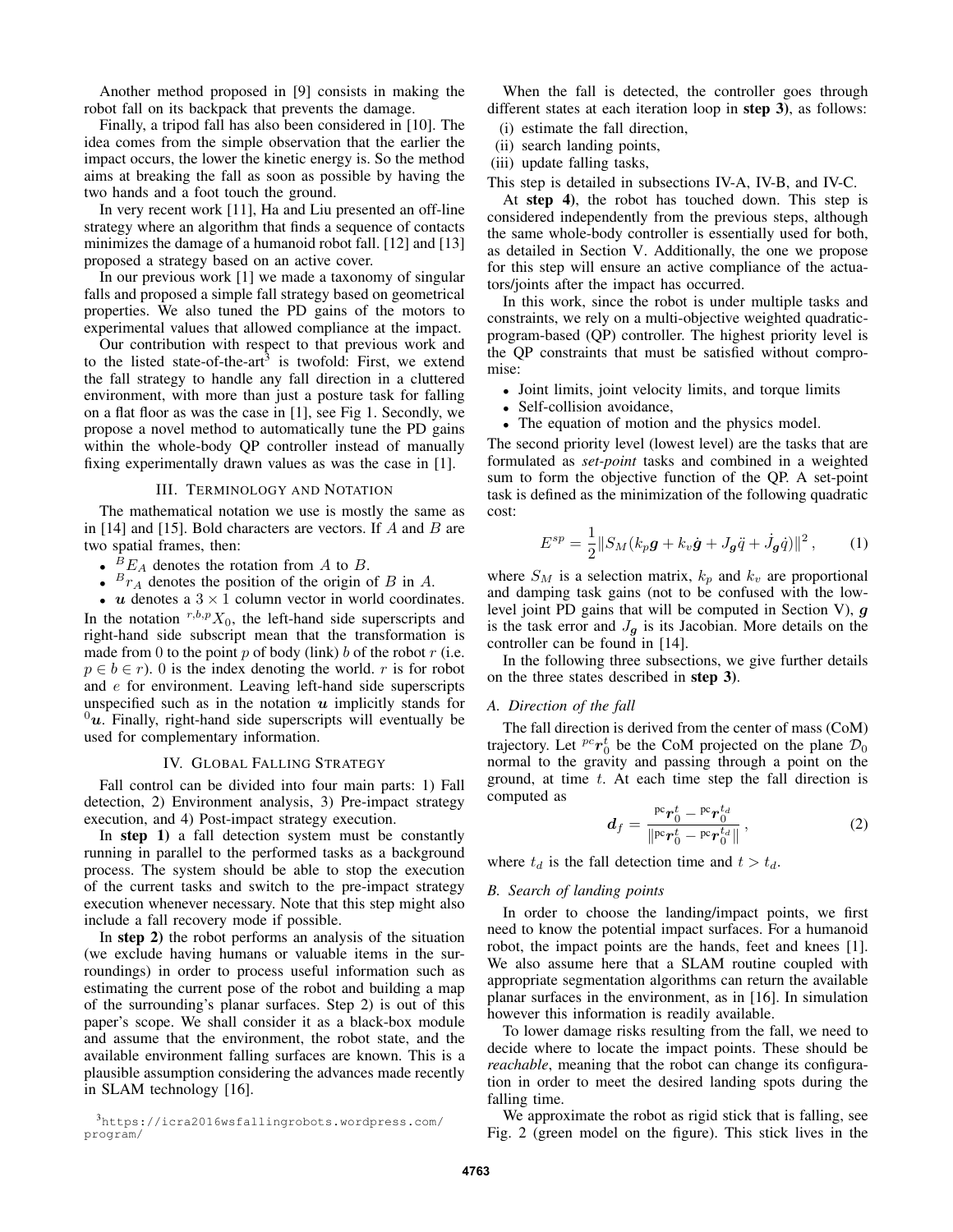

Fig. 2: Illustration of the search of possible impact points. The yellow arrow is the fall direction, the green lines represent a simplified stick model. The dotted arc is its trajectory. The transparent red plane is the plane where an impact surface exists. The transparent green ellipsoid is a gross representation of the polyhedron representing the arm's reachable workspace. Black and white points are the MPIP and BIP respectively. The red line represents the minimum distance between MPIP and BIP.

plane defined by a contact point (if any, or a projection of the nearest point from feet), the fall direction vector and the gravity vector. The length of the stick is set to the distance between the latter point and the middle of the two shoulders. Both the plane of motion of the stick and its length are adjusted at each time step. The trajectory of this stick in the defined plane is a 2D circle. The shoulders' trajectory are directly computed from it and the desired whole-body posture of the robot is then generated aiming for the hands to be on their respective shoulders' trajectory.

Finally, we compute all the intersections between shoulders' trajectory and the planes of the surfaces returned by step 2). We call these points *most probable impact points (MPIP)* hereafter. Fig. 2 represents one such MPIP as a black point. These points may or may not be on the environment surfaces (in the example of Fig. 2, the MPIP does not belong to the environment), this is why we also need to compute for each MPIP its closest point belonging to its respective environment surface. These closest points on the environment surfaces are called *Best Impact point (BIP)* (Fig 2 represents the BIP corresponding to the MPIP as a white point).

We now need to make a choice between the different available BIP. First, the arms' workspace gives two polyhedra which are split in two by the coronal plane, leading to one polyhedron for reachable front fall points and one for reachable back fall points. We also compute the centroid of each polyhedron. Note that these are calculated off-line only once and are associated with the geometric model of the robot. Placing the centroid on the MPIP, the BIP is selected if the segment of line between the MPIP and the BIP is inside the given polyhedron.

In case more than one BIP satisfies the condition, then the highest BIP (highest vertical coordinate) is chosen because the impact happens sooner and less potential energy is converted into kinetic energy before the impact. In case none



Fig. 3: The four possibilities for the vector orientation task. The blue vectors are the two possible body vector  $r, b\mathbf{u}$ . The yellow vector is the fall direction and the two orange vectors are the possible targets *u*target.

of the points are inside the polyhedron, the BIP having the minimum distance to its respective MPIP is chosen.

## *C. Reshaping tasks*

To make the robot directly face the impact environment (front fall) or directly oppose it (back fall), since those two falls are the safest falls [1], we propose to use a vector orientation task which aims to align two vectors, one of which is linked to the torso and the other to the environment. A posture task is also included to help avoiding singular falls as defined in [1] and to bend the knees to lower the CoM. Finally, end-effector position tasks are used to reach the desired impact points. All of these task are run and their targets updated at each control loop. To implement a new set-point task (1), the task error  $g$ , the task Jacobian  $J_g$  and the time-derivative of the task Jacobian  $\dot{J}_g$  are needed. We describe these derivations in the next subsections describe these derivations in the next subsections.

*1) Vector orientation task:* Let  $u^{\text{target}}$  be the desired goal unit vector and  $r, b\mathbf{u}$  a unit vector in robot body coordinates. The task error is given by:

$$
\begin{array}{rcl}\n\boldsymbol{g}_{vo} & = & \boldsymbol{u}^{\text{target}} - {}^{0}E_{r,b}{}^{r,b}\boldsymbol{u}\,, \\
& = & \boldsymbol{u}^{\text{target}} - {}^{0}\boldsymbol{u}\,,\n\end{array} \tag{3}
$$

where  ${}^{0}E_{r,b}$  is the rotation from the body b to the world. As the target vector is considered as fixed in the world, only the time-derivative of the robot vector is considered:

$$
\begin{array}{rcl}\n\hat{\mathbf{u}} & = & {}^{0}E_{r,b}[{}^{r,b}\boldsymbol{\omega} \times {}^{r,b}\boldsymbol{u}] \,, \\
& = & -{}^{0}E_{r,b}({}^{r,b}\boldsymbol{u} \times {})^{r,b}J_{r,b}^{\text{ang}}\dot{\mathbf{q}} \,, \\
& = & J_{\boldsymbol{g}_{vo}}\dot{\boldsymbol{q}} \,.\n\end{array} \tag{4}
$$

Here,  $r, b, \omega$  is the angular velocity of the body in body coordinates and  $^{r,b}J_{r,b}^{\text{ang}}$  is the angular part of the body Jacobian in body coordinates. Differentiating one more time, the time-derivative of the task Jacobian is then:

$$
\dot{J}_{\boldsymbol{g}_{vo}} = {}^{0}E_{r,b}[{}^{r,b}\boldsymbol{\omega}\times({}^{r,b}\boldsymbol{\omega}\times{}^{r,b}\boldsymbol{u})+{}^{r,b}\boldsymbol{a}^{\text{vp,ang}}\times{}^{r,b}\boldsymbol{u}]\,,\,\,(5)
$$

where  ${}^{r,b}a^{\text{vp,ang}} = {}^{r,b}\dot{J}^{\text{ang}}_{r,b}\dot{q}$  is the angular part of velocityproduct of the acceleration in body coordinates [15].

The targeted vector is set so that  $u^{\text{target}} \in \mathcal{D}_0$  and  $u^{\text{target}} \cdot d_f = 0$  (Fig. 3).  $r, b, u$  is chosen perpendicular to the torso sagittal plane in the torso coordinates. There are four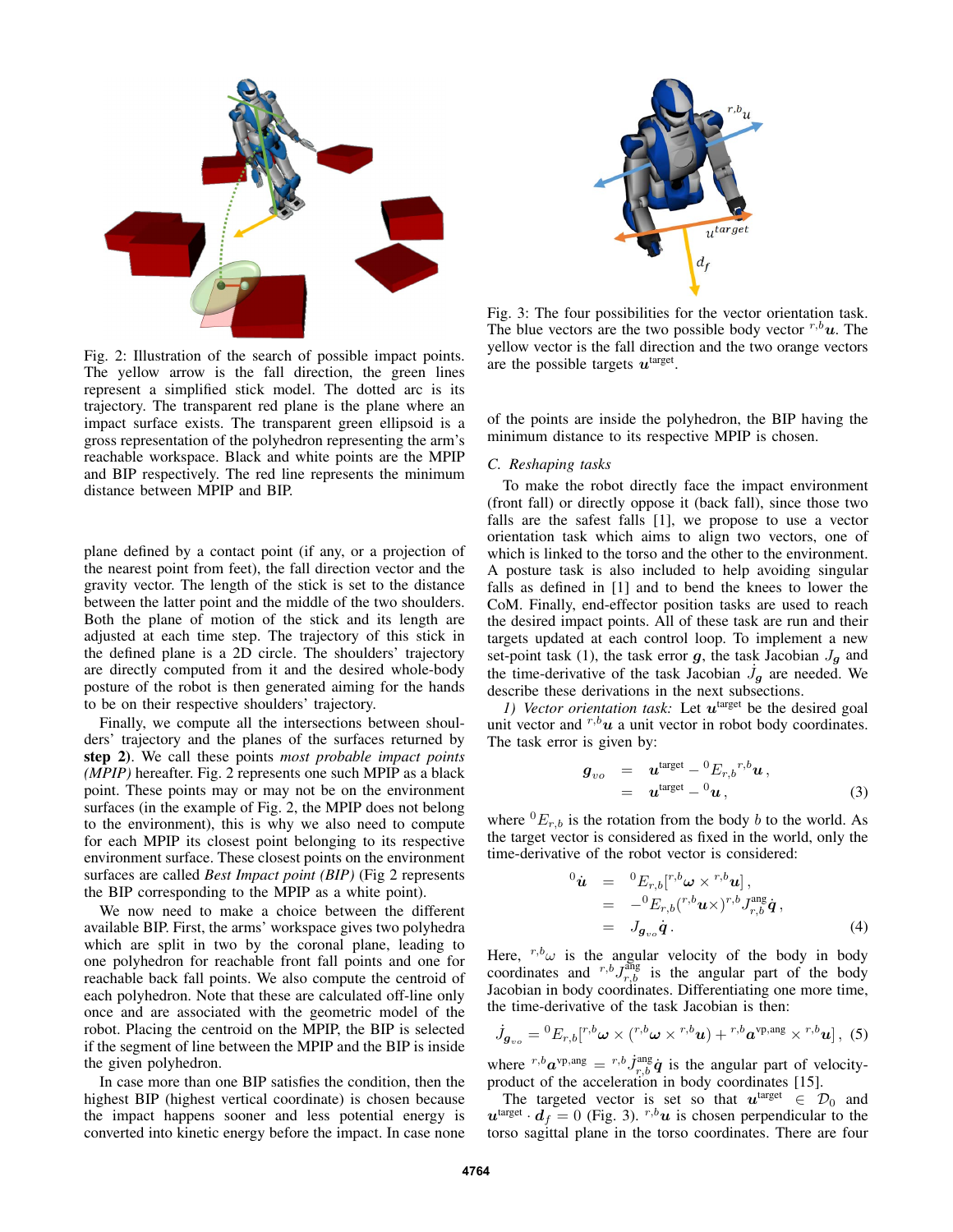possible solutions so both vectors must be chosen depending on whether a front fall or a back fall is desired.

*2) Relative distance task:* Ideally, we would like that multiple impacts occur all at the same time, but this is difficult to achieve in practice because it requires estimation of the exact impact time. A solution is to manipulate the distance between the desired environment impact surfaces and the robot impacting bodies so that the relative error of the distances between two pairs of surface-impacting bodies is zero. One of the advantages of this task is that it handles different heights of surfaces. We remind here that the considered surfaces are planar so the time-derivatives of their normals are zero. Let  $\overline{r}$ , $b_1$ , $p_1$ , $r_0$  be the closest point of a body  $b_1$  to a surface  $s_1$  and  $r, b_2, p_2$  *r*<sub>0</sub> the closest point of a body  $b_2$  to a surface  $s_2$ . Let  $e^{s_1,p_1}r_0$  and  $e^{s_2,p_2}r_0$  be points on  $s_1$  and  $s_2$  respectively. The distance of a pair of impact body and surface is:

$$
d_i = ||^{r, b_i, p_i} r_0 - {^{e, s_i, p_i} r_0}||, \ i = 1, 2.
$$
 (6)

Here, we do not want to consider the minimal distance but rather a distance along an axis, which is more useful in our application. The task is designed to modify the distance between robot bodies and surface planes, so the distance along the normal of a plane is more relevant. This method controls only the motion along the normal of the plane, while the motion along the plane itself is left free and will be handled by a position task for reaching the desired impact points.

Let now  $u_1$  and  $u_2$  be unit vectors linked to  $s_1$  and  $s_2$ respectively. The task error is:

$$
g_{rd} = d_1 \cdot \mathbf{u}_1 - d_2 \cdot \mathbf{u}_2. \tag{7}
$$

The surfaces  $s_1$  and  $s_2$  are considered fixed so the timederivatives of  $\mathbf{u}_i$  and  $e^{i\mathbf{S_i}, p_i}$  *r*<sub>0</sub> is zero (*i* = 1, 2). Note that if this assumption is false, then it means that the robot would fall on a moving environment. It is possible to adapt the tasks to handle such cases but we will not consider them here. The time-derivative of  $q$  is given by:

$$
\dot{g}_{rd} = \mathbf{v}_1 \cdot \mathbf{u}_1 - \mathbf{v}_2 \cdot \mathbf{u}_2, \n= (\mathbf{u}_1^T J_{r,b_1,p_1}^{\text{lin}} - \mathbf{u}_2^T J_{r,b_2,p_2}^{\text{lin}}) \dot{\mathbf{q}}, \n= J_{g_{rd}} \dot{\mathbf{q}},
$$
\n(8)

where  $J_{b_i,p_i}^{\text{lin}}$  is the linear part of the body Jacobian of point  $p_i$ associated to body  $b_i$  ( $i = 1, 2$ ). The Jacobian time-derivative is:

$$
\dot{J}_{g_{rd}} = \mathbf{u}_1^T \dot{J}_{b_1, p_1}^{\text{lin}} - \mathbf{u}_2^T \dot{J}_{b_2, p_2}^{\text{lin}}.
$$
 (9)

*3) End-effector position task:* The end-effector position task is a common task [14]. The points on the hands to control are the closest points to their respective chosen BIP. We also mention that the task should be written in the surface frame so that only the  $x$  and  $y$  coordinates are controlled by the task. The z-coordinate (normal to the surface) is handled by the relative-distance task above.

## V. POST-IMPACT STRATEGY

The pre-impact process described in section IV shapes the robot into a relatively "compliable" posture just before the impact. The impact is produced whenever the feet, knees or hands are about to touch down. From that instant, the controller behaves as an active compliance for lowering the damage, using a single QP whole-body controller.

In position-controlled humanoids, the low-level actuator controller consists in a proportional-derivative (PD), which leads to the simplified governing equation:

$$
H\ddot{\mathbf{q}} + \mathbf{C} - J^T G \mathbf{\lambda} = \boldsymbol{\tau} = K \boldsymbol{e} + B \dot{\boldsymbol{e}}, \qquad (10)
$$

where  $H \in \mathbb{R}^{N_{\text{dof}} \times N_{\text{dof}}}$  is the robot inertia matrix,  $C \in$  $\mathbb{R}^{N_{\text{dof}} \times 1}$  the gravity and Coriolis vector,  $J \in \mathbb{R}^{6N_c \times N_{\text{dof}}}$  the contact Jacobian,  $G \in \mathbb{R}^{6N_c \times N_cN_g}$  the matrix of friction cone generators, and  $\tau$  the generalized forces (comprising the actuation torques for the actuated joints and zero entries for the non-actuated ones). The parameters  $K \in \mathbb{R}^{N_{\text{dof}} \times N_{\text{dof}}}$ and  $B \in \mathbb{R}^{N_{\text{dof}} \times N_{\text{dof}}}$  are the diagonal matrices of PD gains,  $e = q_{ref} - q$  and  $\dot{e} = \dot{q}_{ref} - \dot{q}$  are respectively the errors in joint position and velocity.  $q_{ref}$  is set to the current configuration just before the impact and  $\dot{q}_{ref}$  is set to zero. Note that in the case of joints without motors (e.g. the free-floating base) the corresponding entries in the diagonals of  $K$  and  $B$  are zeros. We denote  $K$  and  $B$  the vectors containing the diagonal entries of  $K$  and  $B$  respectively, i.e.  $K = diag(K)$  and  $B = diag(B)$ .  $N_{\text{dof}}$ ,  $N_c$  and  $N_g$ are respectively the number of degrees of freedom (dof) of the system, the number of contact points and the number of generators of the linearized friction cones. We also define  $N_m$  as the number of motors. K and B have constant values that encode the default high stiffness behavior of the motors. These values are generally very high to make the motors track the reference values as fast as possible accounting for perturbations, inertia –and more general dynamics, while avoiding overshooting. In order to comply, we need to relax and adapt these values.

Our novel idea is to use a multi-objective QP formulation in the  $X = (\ddot{q}, \lambda, K, B)$  decision vector.

First, to handle the impact/contact, a constraint is added so that at the contact points, the velocity is zero. This condition is realized with the following constraints [17]:

$$
S_M\left(\frac{\underline{\boldsymbol{v}}-\boldsymbol{v}}{\Delta T}\leq J\ddot{\boldsymbol{q}}+\dot{J}\dot{\boldsymbol{q}}\leq\frac{\overline{\boldsymbol{v}}-\boldsymbol{v}}{\Delta T}\right),\qquad(11)
$$

where  $S_M$  is a  $n \times 6$  ( $n \leq 6$ ) selection matrix, *v* and  $\overline{v}$  are the minimal and maximal body velocity.

The primary objective of a compliant behavior is the motor's constraints. They are modeled as box torque constraints and added to the QP as follows

$$
\underline{\tau} \leq K e - B \dot{e} \leq \overline{\tau} \,. \tag{12}
$$

The other box constraints are the bounds over the parameters in *X*:

$$
\begin{cases} \n\frac{\ddot{q} \leq \ddot{q} \leq \ddot{q}}{\lambda \geq 0} \\
K \geq 0 \\
B \geq 0\n\end{cases}
$$
\n(13)

*Important note*: in post-impact, constraints on joint limits and velocity limits are purposely not inserted as constraints in the QP. The reason for this is that we have no control over the impact behavior. Indeed, the impact is imposed to the robot in a very limited time. If it is large enough, the generated velocity would make the QP fail to find a feasible solution so the robot would remain stiff. Thus, the main advantage of not taking limits as constraints is that the robot will always comply until it has fully absorbed the post-impact dynamics or until it reaches a mechanical stop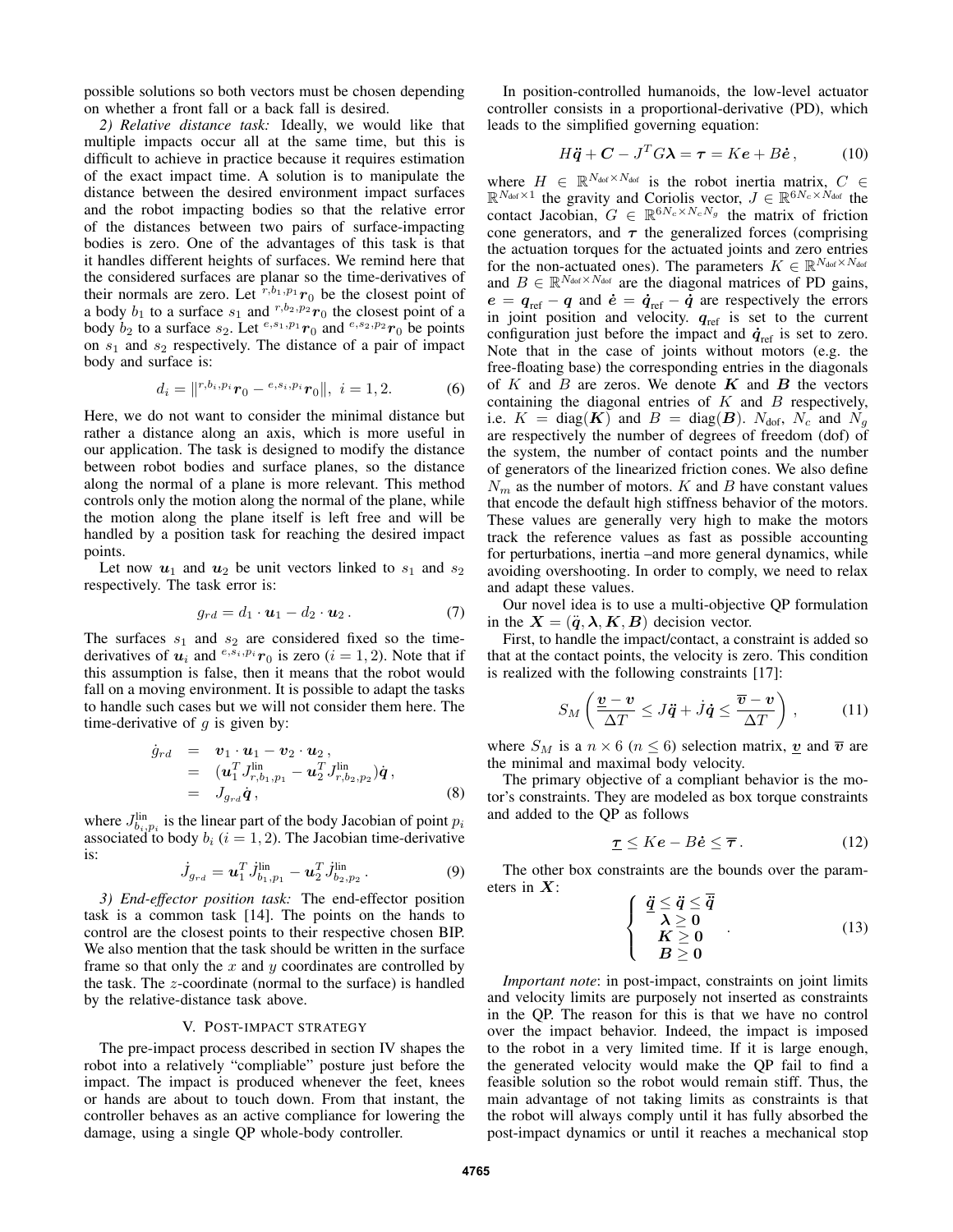(joint limit). On the opposite, in case the impact is not large enough, nothing guarantees that the robot will not reach a joint limit. In order to ensure that the joints are kept inside their limits, a basic strategy would be to give high weight and stiffness to a posture task instead. This amounts to changing the 'priority' level, i.e. shifting the joint limit constraints from the constraint set to the cost function in the QP.

Finally, the QP writes as follow:

$$
\begin{cases} \min_{\mathbf{\ddot{q}}, \mathbf{\lambda}, \mathbf{K}, \mathbf{B}} & \sum_{k} \omega_{k}^{sp} E_{k}^{sp} + \omega_{\lambda} \|\mathbf{\lambda}\|^{2} + \omega_{G}(\|\mathbf{K}\|^{2} + \|\mathbf{B}\|^{2}), \\ s.t. & (10), (11), (12), (13) \end{cases} \tag{14}
$$

where  $k$  is an index over the tasks (posture, CoM). The number of parameters is equal to dim $(X) = N_X = N_{\text{dof}} +$  $N_cN_g + 2N_m$ , which is almost three times the number of variables of the more usual form of the QP used for general-purpose control (i.e. without  $K$  and  $B$ ). In order to improve the performance we chose to restrain the gain adaptation only to a selected set of joints directly involved in impact absorption. We propose to select all the motors in the kinematic chain between the end-effector contact points and the root of the kinematic chain of the robot. For example, if a contact is on the hand (actually the wrist on the HRP-4 robot), then the motors of the elbow and the shoulder are retained.

Once the joints are selected, we just need to extract their corresponding lines in the matrices  $H$  and  $J^T G$  and in the vectors  $C$  and  $\tau$ . The other joints need also to be consistent with the dynamics and the torque limits so a new constraint is added to the QP. The constraints (10) and (12) are removed and the following constraints are added to the QP (14):

$$
\begin{cases}\nH_S \ddot{\mathbf{q}} + \mathbf{C}_S - (J^T G)_S \mathbf{\lambda} = K \mathbf{e}_S - B \dot{\mathbf{e}}_S \\
\mathbf{\tau}_S \leq K \mathbf{e}_S - B \dot{\mathbf{e}}_S \leq \overline{\tau}_S \\
\mathbf{\tau}_{NS} \leq H_{NS} \ddot{\mathbf{q}} + \mathbf{C}_{NS} - (J^T G)_{NS} \mathbf{\lambda} \leq \overline{\tau}_{NS}\n\end{cases} (15)
$$

with the subscript  $S$  (resp.  $NS$ ) designating the matrix/vector of selected (resp. non-selected) rows.

Note that both the pre-impact and post-impact stages can be performed. As all bodies are not impacting at the same time (in a front fall the knees generally impact way before the hands), this QP form allows to perform both pre-impact and post-impact in parallel. (At knees' impact, the legs are set to the complying behavior whereas the upper part of the robot continues its pre-impact stage).

### VI. SIMULATIONS

To demonstrate the capabilities of the adaptive-gain QP, we performed several falling simulations of the HRP-4 robot in the Gazebo simulator (see companion video).

We focus in this section on the very first experiment consisting in dropping the robot from a given height (1m) and letting it land on its feet (at impact time  $t \approx 0.45s$ with a velocity of 4.43m/s). Four methods are compared 1) keeping the robot's stiff initial gains, 2) using predefined static gains (as in [1]), 3) using zero gains (shutting down the robot, in servo-off mode) and finally 4) adaptive gains (our proposed method). This experiment illustrates the postimpact gain adaptation strategy part of the paper. The preimpact geometric reshaping part is illustrated along with the gain adaptation in all the other experiments of the video.

In order to back up our claim that the adaptive QP complies with the post-impact dynamics and lowers the risk of damaging the robot, we chose to look at two qualifiers: (i) the IMU acceleration (in the waist) (Fig. 6a), and (ii) the joint positions (Fig. 6b). As the floating-base (waist) acceleration is proportional to the applied external forces, and as there are many contacts, we found the IMU acceleration to be a good indicator of how much total impact/contact force is applied on the structure. We use the IMU acceleration as damage quantification comparison quantity: the less acceleration there is, the better and the safer for the robot.

Let us first analyse the data from our proposed approach alone (Figs. 5). We can see that the damping coefficient increase very fast untill 0.6s. This is mostly due to the fact that right after the impact, the error is almost null whereas the velocity is high, hence the solver is mostly using the damping gains  $B$  (Fig. 5). To understand the high variation of the damping gain around 0.6s (from 60 to 0Nms/rad), we note in Fig. 4 that around 0.6s the torque's sign (minus) is unchanged. At this stage, the joint velocity is switching sign (from plus to minus). Considering the eq.  $\tau = Ke + Be$ we can see that in order to have a negative torque with a positive velocity error ( $\dot{e} = 0 - \dot{q}$ ) we need  $B < 0$ . But the constraint  $B > 0$  enforces the non-negativity of the damping coefficient resulting in a zero value for it.

Fig. 6b shows that using the predefined static fixed PD gains or turning off the motors could be extremely risky since joint limits are reached fast. On the other hand, keeping the initial (stiff) gains does not make the robot reach the mechanical stops but leads to very high jerk and IMU acceleration (6a) at the impact, which is a prediction of a high impact force. The proposed adaptive QP approach avoids all these issues. It has a low jerk and a low acceleration profile while still staying under the joint limit and not reaching any mechanical stop at the joints. Fig. 4 shows that the adaptive QP keeps the torques under their limits.

## VII. CONCLUSION AND FUTURE WORK

We proposed an original way of addressing falls in a cluttered environment. First, an active reshaping fall strategy prepares the robot to the impact from the moment the fall is detected and up to just before the impact occurs. Then, during the post-impact stage, a QP controller allows the robot to become compliant in order to absorb the impact energy while satisfying its structural constraints.

In order to implement this strategy on a real robot, two modules are necessary and were assumed as available black-



Fig. 4: Evolution of the torque for the three right leg pitch joints (hip, knee, ankle) resulting from our adaptive QP method. The dashed vertical line is the impact time. Dashed horizontal lines are torque limits.